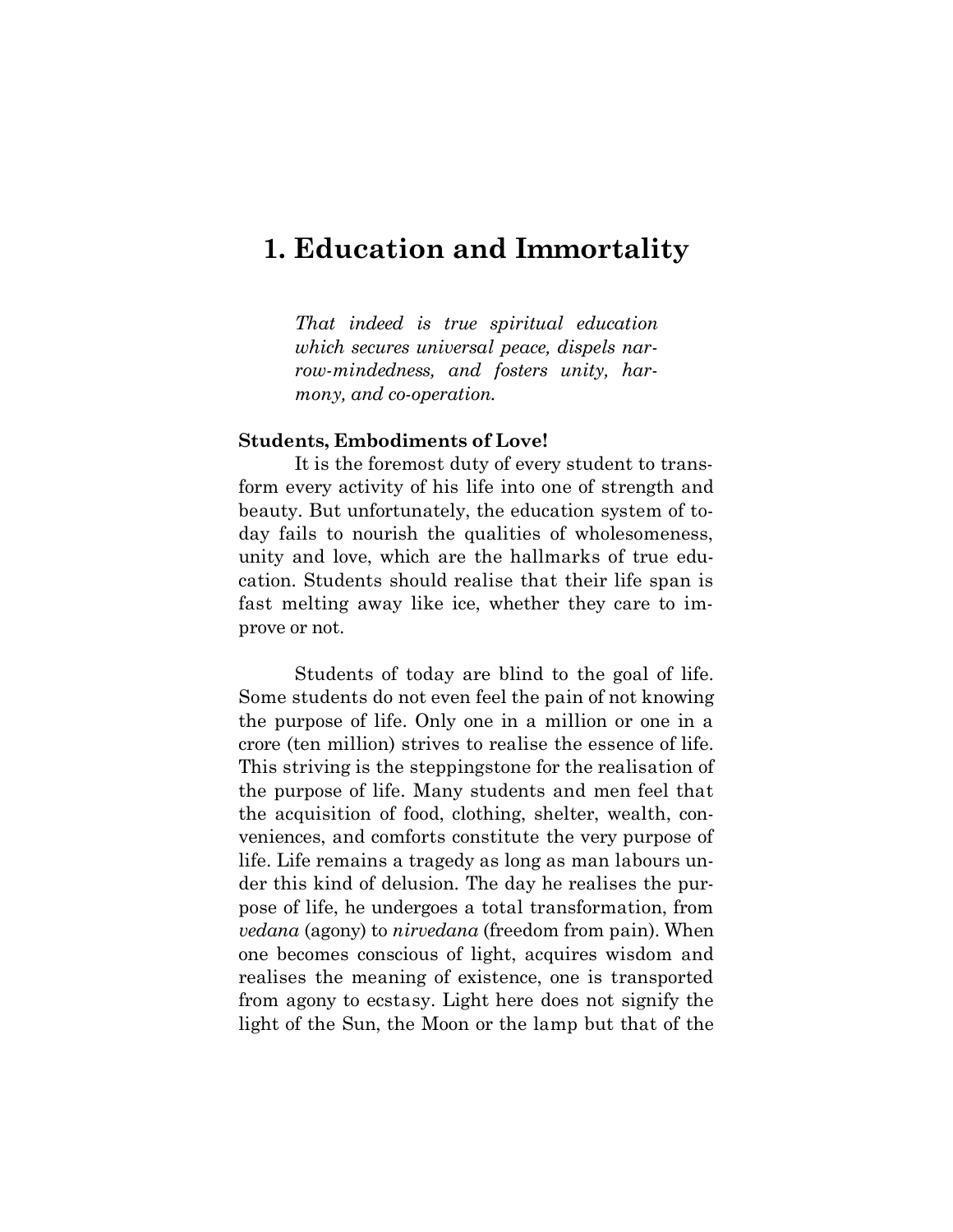heart. Wisdom does not refer to scientific wisdom, but enlightenment brought about by the transformation of the heart. What about existence? Awareness of one's own true reality is the proper meaning of existence. The awareness of one's reality lies in the realisation that one is not the body, the mind or the senses. True realisation lies in understanding the fact that man is based on a transcendental principle that goes beyond the boundaries of matter.

#### **The need for gratitude**

Man should earnestly investigate the presence of Divinity in human life. Awareness of one's own duty is tantamount to the awareness of Divinity in human life. Students of today are blind to these principles of duty, which are Divine. They do not show gratitude even to doctors who have brought relief to a sick patient or an animal in their homes. They argue that they need not be grateful to the doctor because it is the duty of the latter to bring relief to a suffering patient. But let us remember that the patient too has a duty. Flagrant violation of duty leads us nowhere. It is our duty to show gratitude to the mother who nourished us in the womb and fostered our well being after our birth. But modern students have no sense of gratitude. On the other hand, they question why they should be grateful to the mother, who, in their opinion, is dutybound to take care of them. Let every student realise that it is his duty to take care of his mother even as she took care of him earlier.

Even the great Greek Emperor, Alexander, harboured the mistaken notion that one need not be grate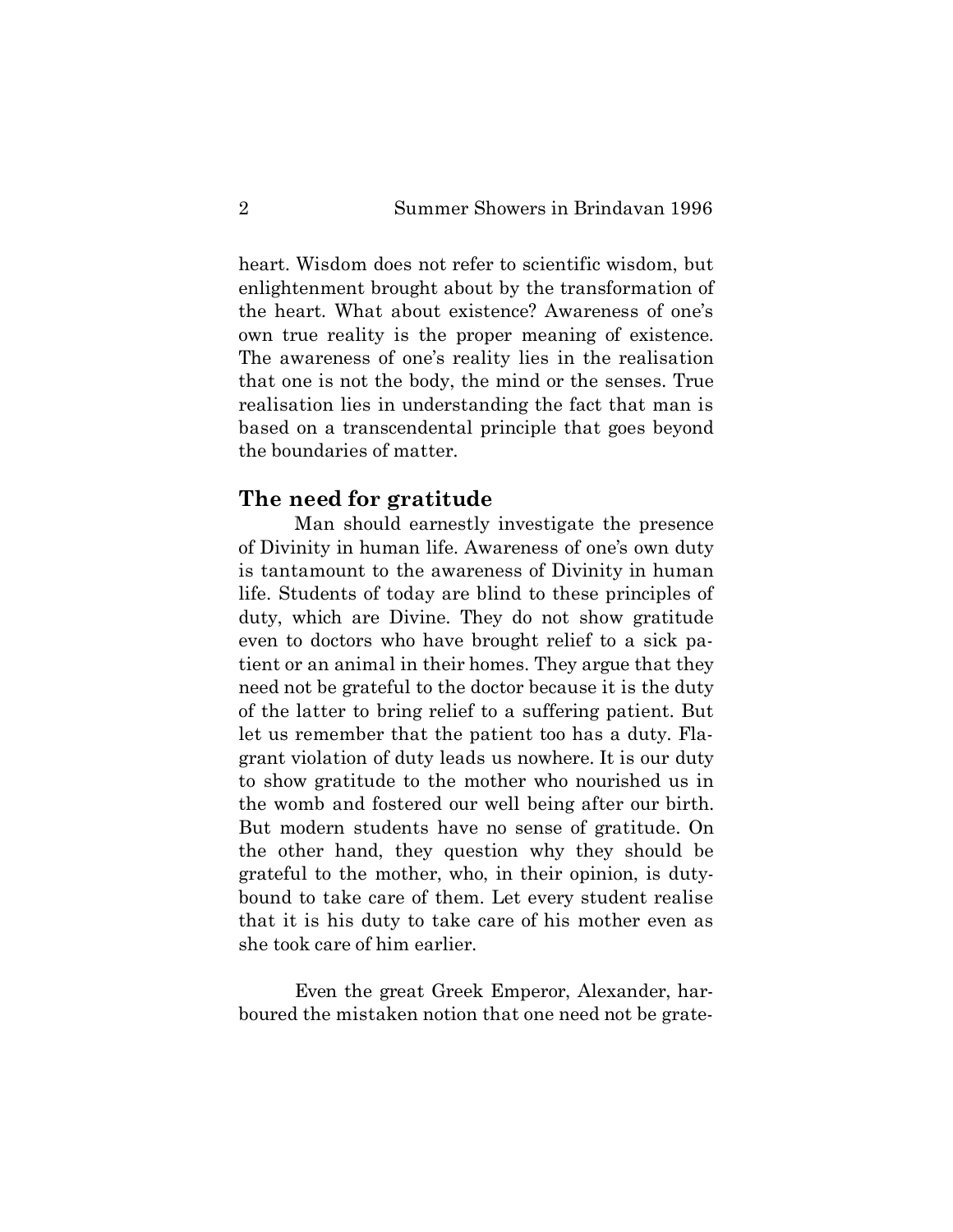ful to all those people who had performed good deeds out of a sense of duty. But that same Alexander had the good sense to realise that, whereas all human love is marked by selfishness, it is Divine Love alone that is totally free from selfishness. Nothing in the world made by man can equal the glory, grandeur and the majesty of God. Can any high-powered bulb equal the matchless brilliance of the Sun? Can any pump in the world supply as much water as is delivered by a heavy downpour? Can any fan in the world give as much coolness as given by the Wind-God? The gifts of God are abundant, bountiful and beyond comparison.

We pay tax for all the facilities provided to us. We pay water-tax to the Municipality, which provides us with water. We pay tax to the Electricity Department for providing power. But what taxes are we paying to the great Lord who provides us with end-less power, light and wind? When we pay tax to the different departments for services provided, is it not our duty to pay the tax of gratitude to God? We do not show any gratitude to God who has gifted us the five elements, which never get depleted. In fact, it should be our foremost duty to show our gratitude to God, who gives us so much in endless abundance. It is the absence of such gratitude that is the cause of agitation and confusion in the world today. We have to face the consequences of our misdeeds because every action has a reaction, resound and reflection. The awareness of this fact on the part of one and all will bring abundant peace and harmony.

Man is endowed with endless strength. His body is indeed a massive generator. His face is like a televi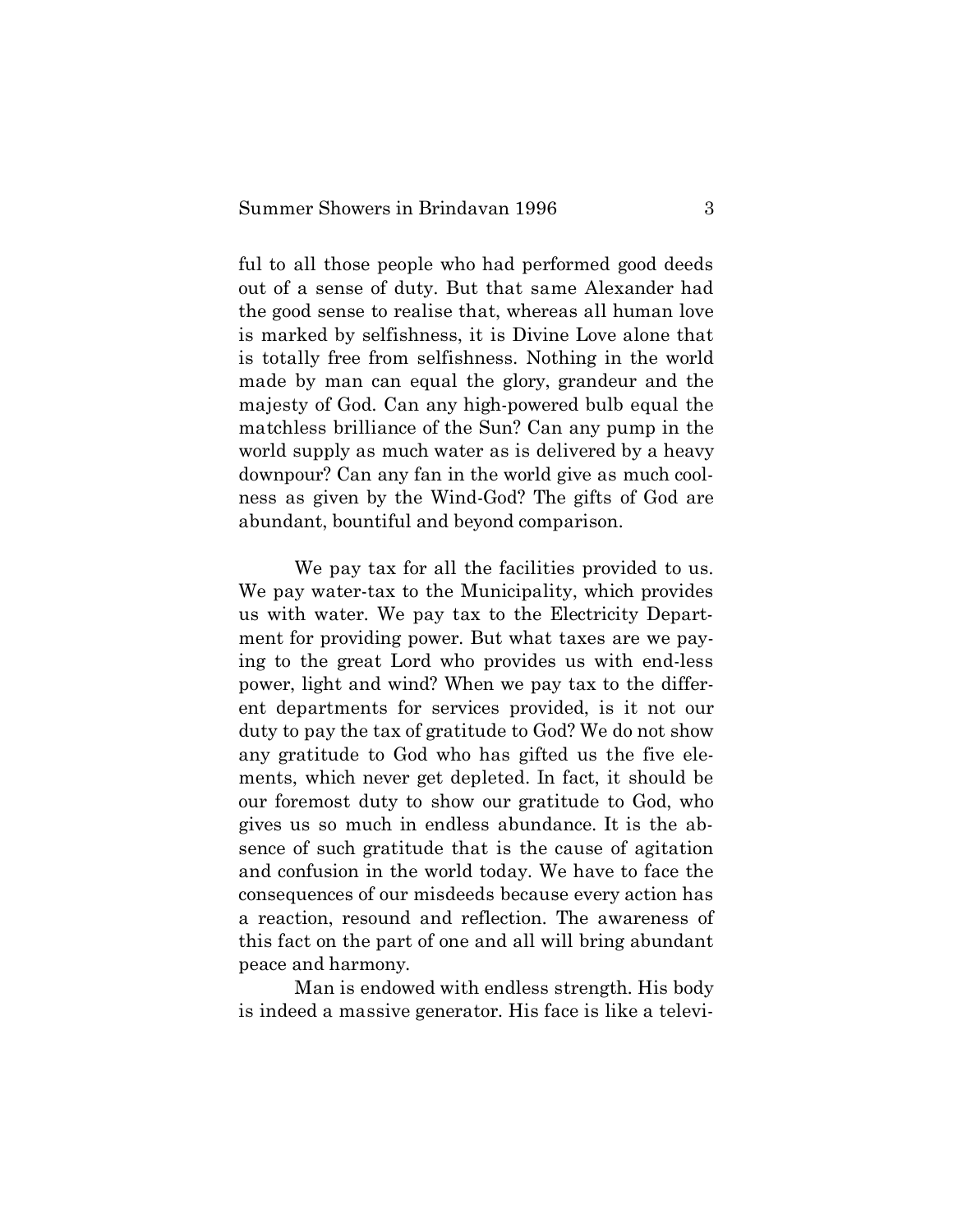sion-set. But man has lost his value in the world today. It is man who lends value to a diamond. It is man who unearths a raw stone and turns it into a priceless diamond after processing and polishing it. Though man has been able to transform a cheap raw stone into an invaluable diamond, he himself has no value in spite of contributing much to the value-addition of the diamond.

#### **Vidhya and Vidhyarthi**

Modern education does not confer any value on man. Even the rich meaning of a word like *vidya* has lost its pristine glory. The syllables *vid* and *ya* are laden with significant meaning. *vid* means light and *ya* means that. Hence, *vidya* means 'that which lends light.' The present educational system keeps us in darkness instead of shedding illumination. True education is that which is in consonance with the *vedic* statement, *Tamasoma jyotirgamaya* (Lead me from darkness to light). But today's education-systems, instead of dispelling the darkness of ignorance, have made the students blind and deaf. Students have eyes, but they do not see. They have ears, but they do not hear. They have minds, but they are as deficient as the mentally-deranged. One has lost faith in one's own eyes, ears and mind. Man has begun to deceive himself. Today he sees with the eyes of others, hears with the ears of others and thinks with the minds of others. How can such a man be called human, when he has lost faith in his own eyes and ears and in himself? What can such a man achieve in life?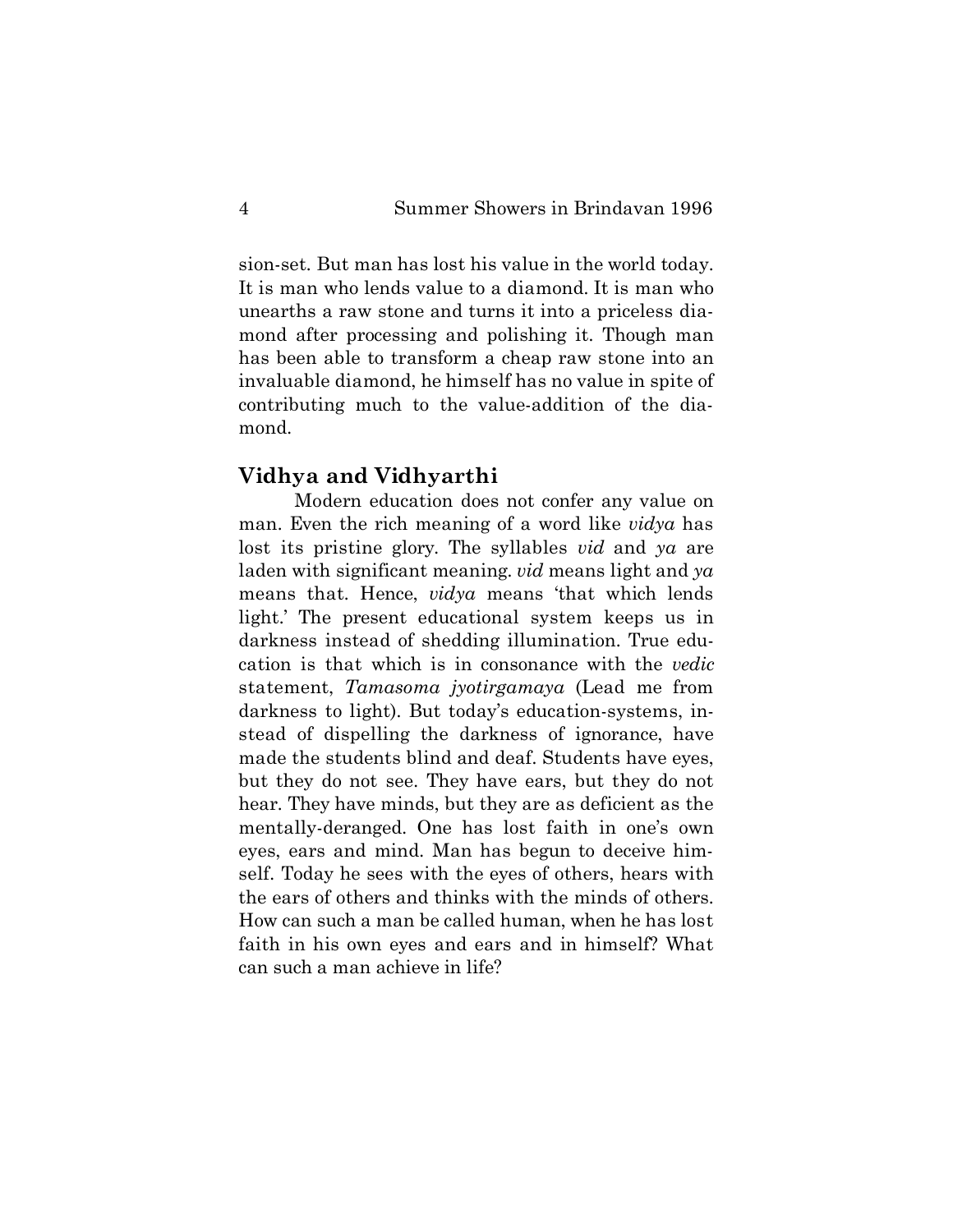*Of what avail is all high learning? Who can erase the scroll on the forehead written by God? When bad thoughts are harboured in the head The mind becomes blunt and useless.*

*Vidhyarthi* (student) is the one who contributes substantially to the welfare and the well being of society. He is: *vidya* + *arthi*, a true seeker of learning. Unfortunately, today he seeks sensual pleasures instead of seeking true learning. Why should such students enter educational institutions, which are temples of learning?

Education today is mistaken for bookish learning. It is spirituality that lends excellence to education. Education devoid of spirituality is an utter waste. Great men of learning like Bipin Chandra Pal and Rabindranath Tagore were born in Bengal. In the same State was born Sri Ramakrishna Paramahamsa, who had no schooling at all to his credit. Though an illiterate, he is more remembered in Bengal than scholars like Bipin Chandra Pal and Rabindranath Tagore. It is the spiritual might of Ramakrishna Paramahamsa that earned for him an eternal place in the hearts of the people. Every bit of learning should be based on the foundation of ethical, *dharmic* (righteous), and spiritual principles. Education that is not founded on these will flounder to the ground and become useless.

> *They may be men of eminence, With MA and BA degrees to their credit.*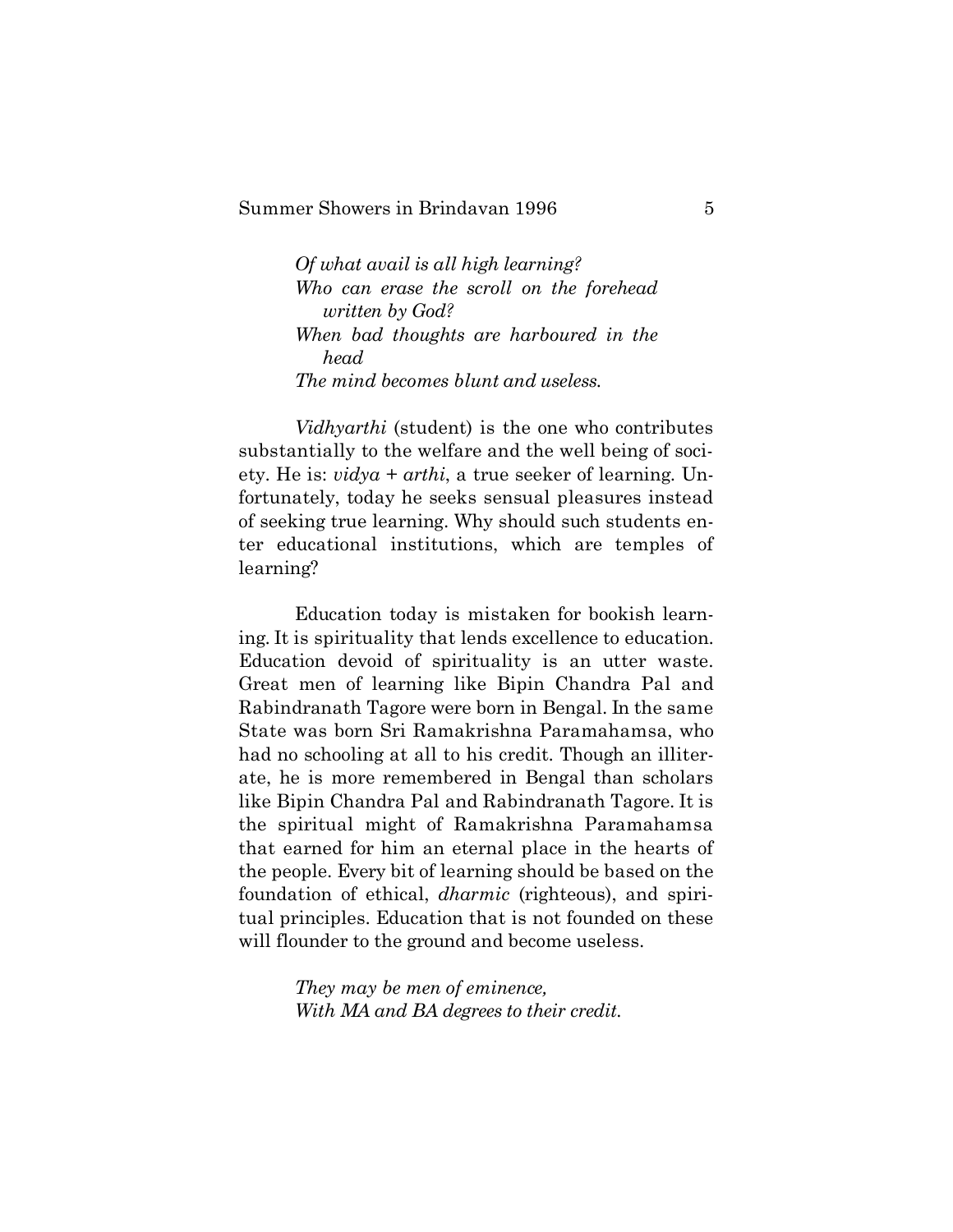*They may be men par excellence, Endowed with wealth and merit. They may he perfect men, Endowed with perfect health and strength. They may be men of penance, Reciting the vedas with religious zeal. But they can never match the excellence and splendour of the devotees of God.*

It is by dint of devotion that even ordinary persons are elevated to extraordinary status.

## **Divine Love and human love**

This Summer Course is about Indian culture and spirituality. What is Indian culture? Indian culture is the harmonious synthesis of the ethical, the *dharmic* and the spiritual qualities. The eminent scholar Elliot, after sound investigation, defined culture as a "way of life". This definition is neither appropriate nor adequate, as it does not properly define the scope of life. It does not mention whether life refers to animal, human or subhuman. Culture lies in seeing unity in diversity, with a deep-seated faith in the unity of Life. We must nourish faith in the feeling of the caste of humanity and the culture of love. Here the culture of love does not refer to the bodily love that marks the relationship between the wife and the husband, between children and parents, and between friends. The son, though he loved his mother with all his heart, flings her body onto the burning pyre and consigns her to the flames without any mercy after death. How can such love be called true Love? All such relationships can at best be termed attachment and not Love.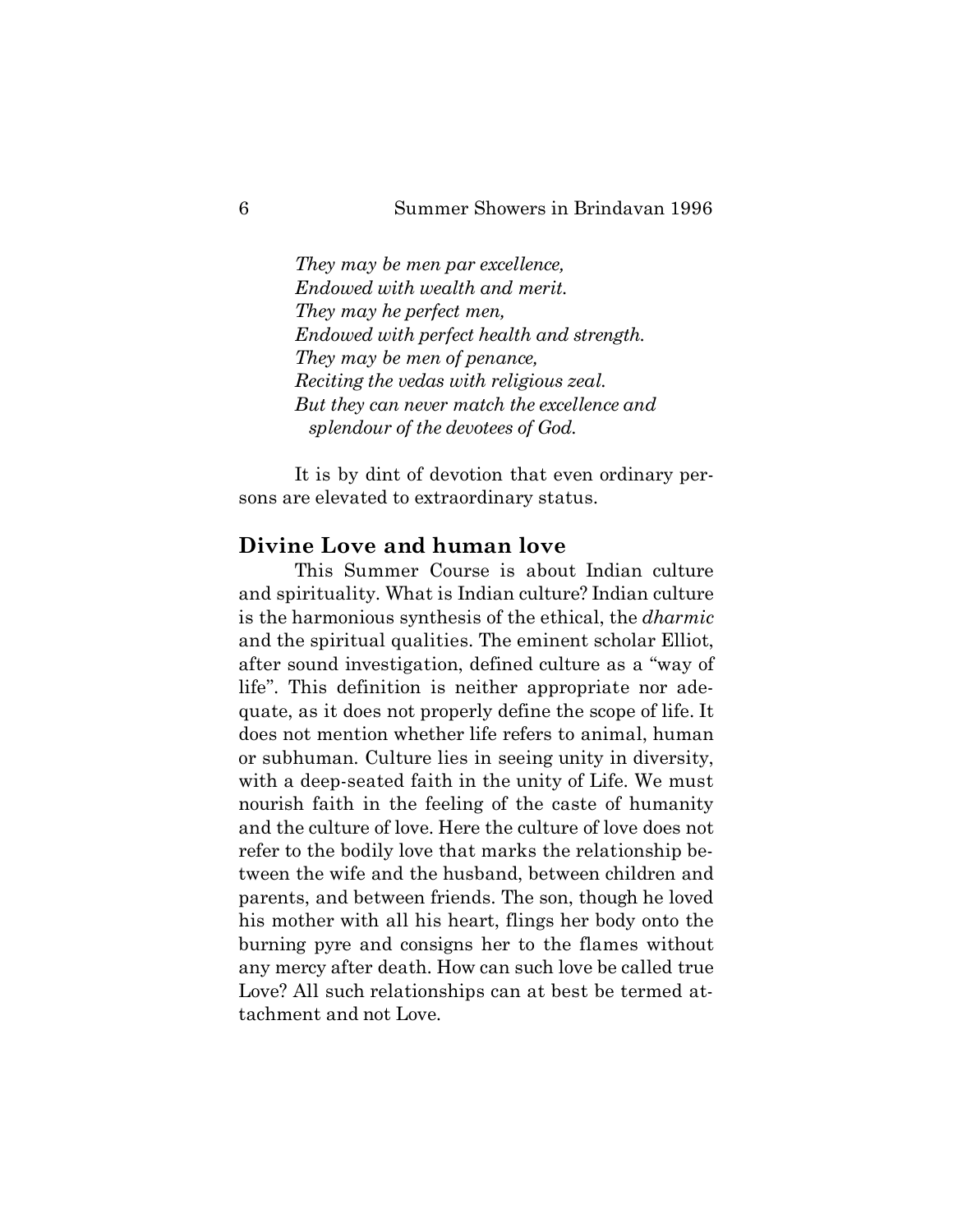Attachments come in the middle and pass off in the middle. But Love existed even before birth and will last after death. Attachments are like passing clouds that sail away quickly. There is no love between the husband and the wife before they are wedded. There is no love between the mother and the child before the birth of the child. Only Divine Love exists before birth and lasts after death. True Love is uncontaminated, unsoiled, unadulterated, unpolluted, eternal, perennial, pure and unsullied. It is only Divine Love that is not tainted by selfishness and self-interest. All other kinds of love are stained by selfishness. It is this faith in the glory of Love and Divinity that distinguishes Indian culture.

Culture is universal in its scope and significance. We should not claim and contend that Indian culture is superior to all the other cultures of the world. We should have firm faith in the injunction: "All are one. Be alike to everyone."

> *Together we shall live. Together we shall move. Together we shall grow in splendour. Together we shall live in amity and harmony, without conflict and skirmish.*

We should foster the noble sentiments expressed in *vedic* statements of this kind. Unfortunately, the educational institutions of today do not nourish these noble sentiments in students. They are purely academically oriented and disregard the finer values of life. These institutions impart only the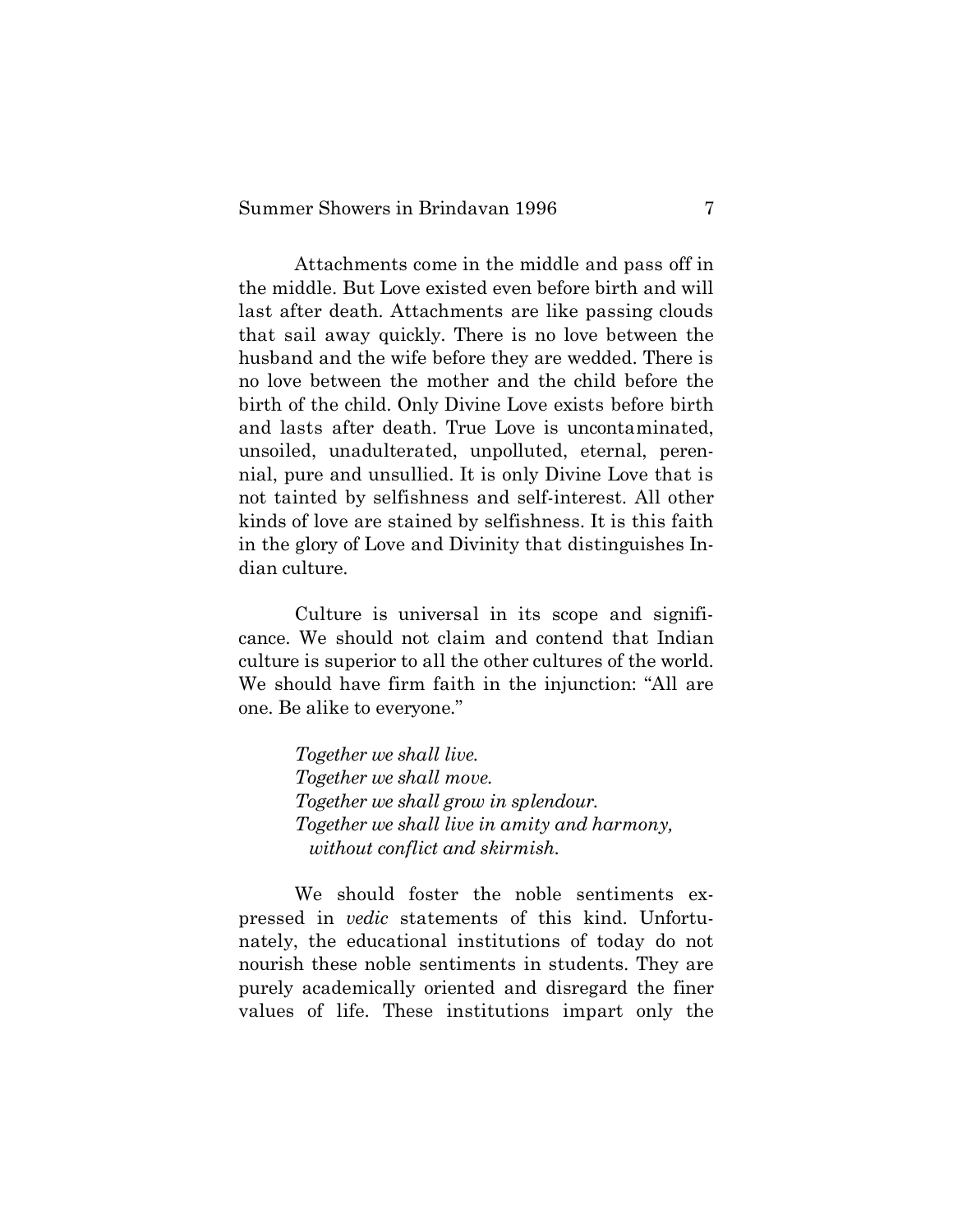knowledge of the subjects and lose track of the object of life. The learning imparted covers the physical and the superficial. It is like a camera, which photographs only the physical and the apparent without fathoming the inner recesses. True learning is like an X-ray camera, which lays bare the innermost details with perfect fidelity. Our mind should be like an X-ray with Love as the film, so that it can capture the entire personality of a being with total fidelity. An X-ray machine without film is of no use, as nothing can be captured without a film. Similarly, a mind devoid of Love is of no use. Love does not change with time. It is abiding and eternal. But the love of people today is transient and ephemeral, and may expire at any time. Such a love is not at all worthy of being called Love. True Love endures trial and turbulence, loss, and pain, and it transcends every trying circumstance. We should not forget God under any circumstance, however difficult it might be. Our Love for God should survive every onslaught. We should resist all the ravages of time and the vicissitudes of life. Our Love should not change and float with every passing wind.

The lives of eminent *bhaktas* (devotees) demonstrate to us how firm and strong our devotion should be. The life of Prahlada is a testament of real devotion to God. Though severely tortured by his father, Hiranya Kashyapa, Prahlada stood firm as a rock, steadfast in his devotion to Vishnu. The teachers of Prahlada came to Hiranya Kashyapa and pleaded their inability to divert the mind of Prahlada thus:

*O Great Lord of the Demons,*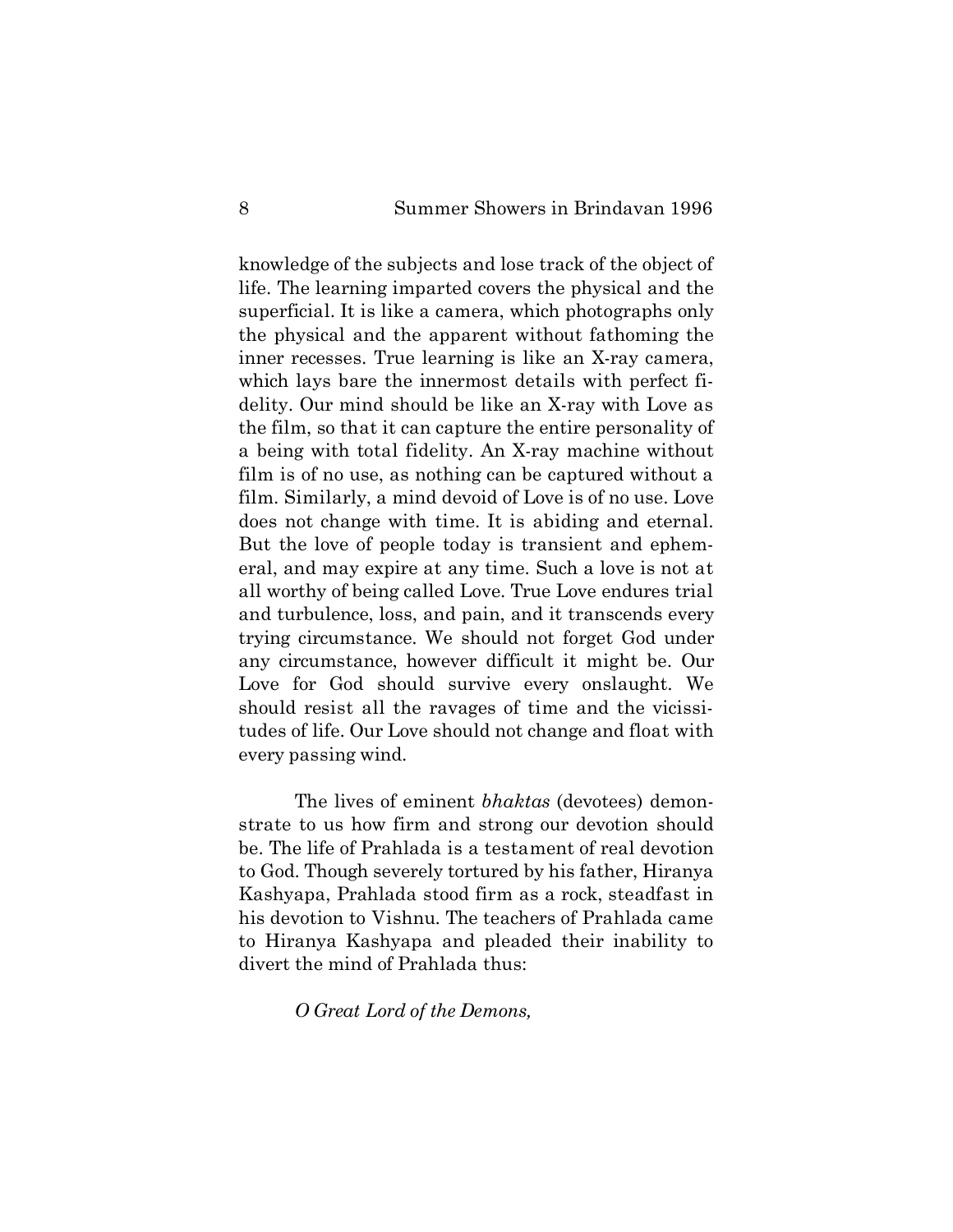*Though pierced by sharp swords, Your son does not shed a single tear. Instead he prays: "0 Hari, the destroyer of demons."*

Though of tender age, Prahlada planted God firmly in his heart and withstood every storm and stress. Physical afflictions had no effect on him and did not reduce his devotion. The mind steeped in the Love of God is beyond any shock and strain like the chloroformed patient who is oblivious of the incisions made by the surgical instruments. Only Love of this kind can be victorious ultimately. Pain is a part of life and must be accepted at any cost. Pleasure is an interval between two pains. But today, the devotion of the people wavers with every trying circumstance. When our wishes are fulfilled, we install many photographs for worship; and when our wishes are not fulfilled, we throw out all the photographs. We must cultivate the temperament that makes us view pleasure and pain alike. Both pain and pleasure are gifts of God, for there is no pleasure without pain and there is no pain without pleasure. Culture lies in seeing this unity of pain and pleasure.

What are culture and spirituality? Culture marked by unity is spirituality. Culture and spirituality enable us to realise our true nature. Hence, secular learning should be coupled with spirituality. It is only such a harmonious blend of the secular and the spiritual that would lend beauty and radiance to life. We should not learn merely to fill our bellies but also to fill our hearts with Bliss. The food eaten fills only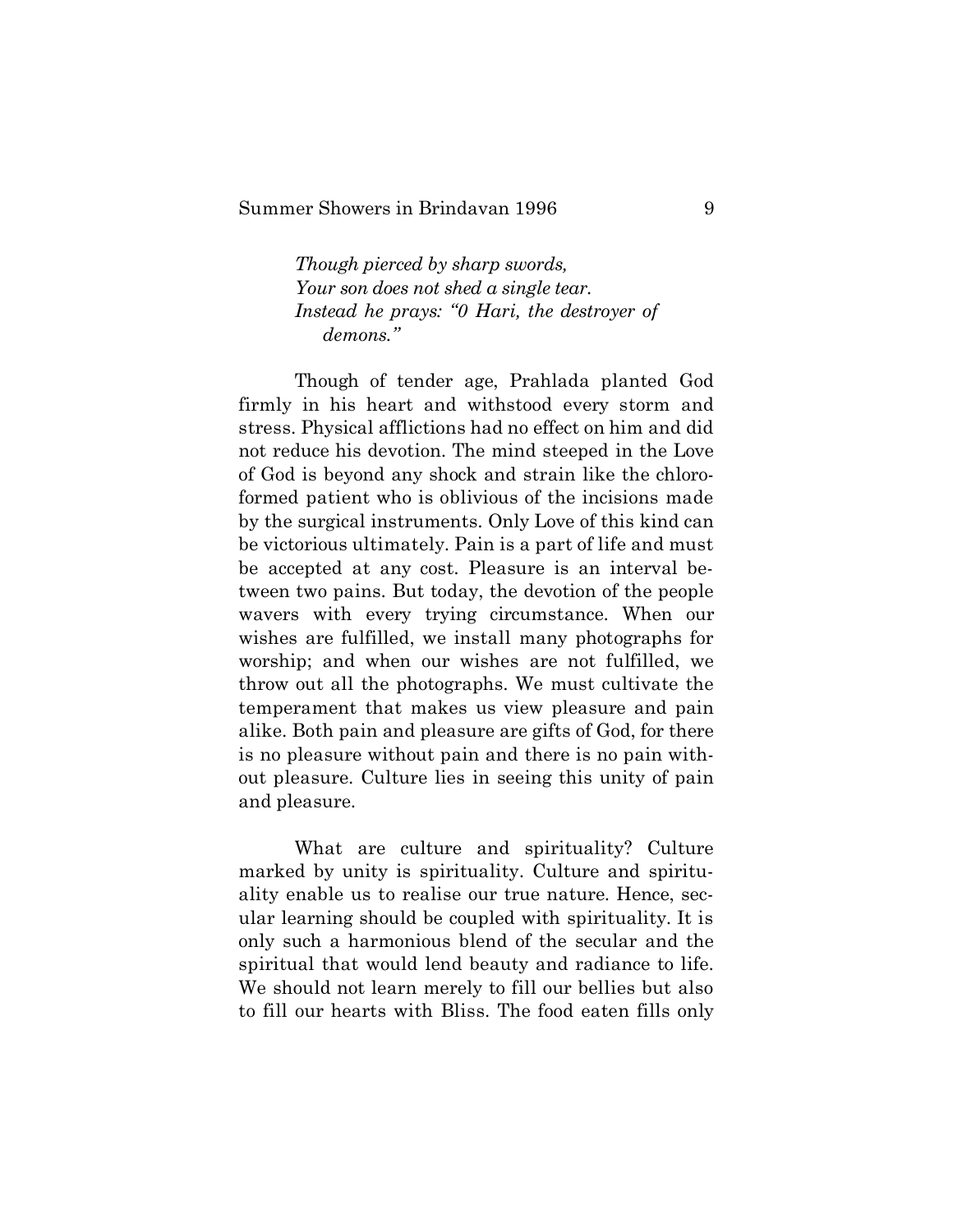the belly and does not fill the mind, but spiritual food fills the mind and gives eternal Bliss.

#### **Education and morality**

Inculcation of morality is very important in life. Students lead chaste and disciplined lives as long as they live in the hostel, but lead an altogether different life once they leave the hostel. Your lives should be marked by discipline and morality, whether you live in the hostel or outside it. Your lives should be lived in consonance with the command of the conscience. It should remain the same, whether observed or unobserved, noticed or unnoticed.

> *The glory of a race rests on morality. Decline in morality brings degradation of the race as well. That race is indeed a noble race which seeks sustenance from morality. Listen to this noble truth, O brave sons of Bharath, O brave students of Bharath!*

## **Divert the mind**

Though it is hard to restrain the mind, it can be diverted. When the mind steeped in the secular world is diverted toward Divinity, it gains in moral strength. The mind steeped in the worldly matters makes you a prisoner of the world, whereas a mind steeped in God secures liberation for you. Your heart is the lock and your mind is the key. When you turn the key to the left, it locks. But if you turn the key to the right, it unlocks. It is the turning of the key that makes the difference. Hence the mind is the cause for your liberation as well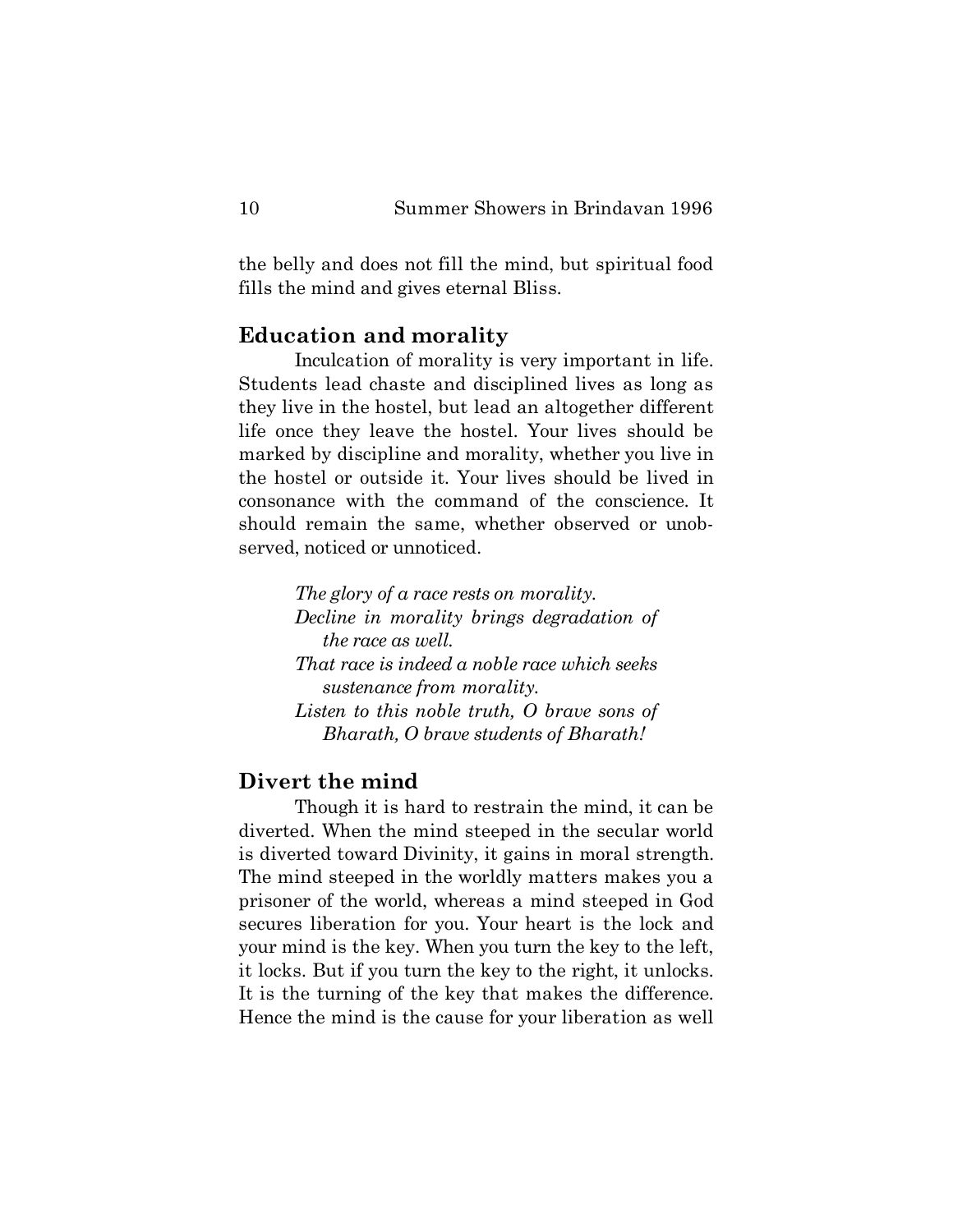as bondage. What then is liberation (*moksha*)? It is not an air-conditioned mansion, but a state devoid of delusion (*moha*). Majesty and morality lie in diverting the mind from the world to God. It is this that really contributes to your progress and prosperity.

Students, in this Summer Course you have to go beyond the borders of the subjects that you study in your classrooms. You have to obtain, in this Summer Course, that wisdom which secures for you moral splendour and bliss.

Though one is endowed with wealth and righteous conduct, one is plagued by the absence of progeny. Though one is endowed with great learning, one is plagued by unemployment. Education today is reduced to begging. If you beg for favours from God, He will certainly respond. It is better to beg from God than to beg from people.

Your Vice-chancellor has appealed to Me to speak about the glories of the *Ramayana*. This I shall do every evening, bringing out the excellence of the Epic. Every syllable of the *Ramayana* is of utmost significance to students. As the human body is made of blood cells, the *Ramayana* too is constituted of sacred and sublime cells. Human life finds fulfilment by dwelling on the sanctity of the *Ramayana*.

#### **Education and Immortality**

Students should not confine their studies merely to the subject prescribed in the syllabus. Their interest should embrace the realms of spirituality as well. I do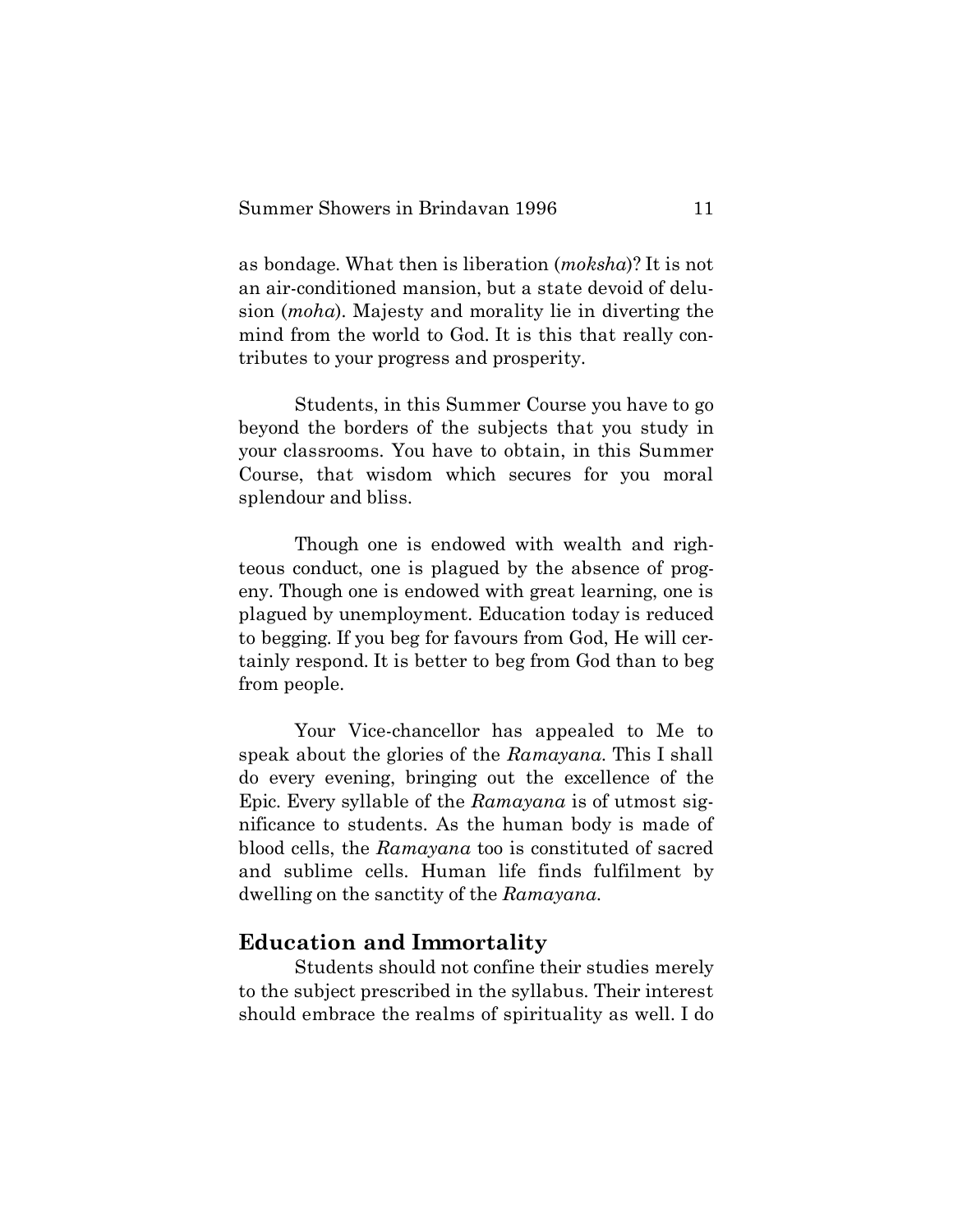not underrate the importance of secular education, but I do wish to emphasise the need for cultivating secular as well as spiritual education. Let Me illustrate this with an example.

A game of football is played by two teams, each team consisting of ten players playing on each side of the field. While playing, each team strives to score a goal by shooting the ball between the two goal posts. Life is a game in which one has to aim at leading one's life between the two goal posts of secular and spiritual education. While playing football, one kicks the ball as long as it is filled with air. Once the football is deflated, no one will kick it. The air in the football signifies the presence of ego. A man swayed by ego would have to receive blows until he becomes devoid of ego. Only a deflated ball is taken by the hands, whereas an inflated ball is kicked mercilessly. Similarly, a person who has destroyed his ego is well respected, whereas the person who allows themself to be swayed by ego becomes the target of all sorts of attacks. Only a person who is free from ego can transform themself into an ideal man. Secular things come and go, whereas spiritual gains stay forever. Hence, spirituality should constitute the basis of all our activities.

As the human body collapses without the spinal column, so also human life sinks without morality and spirituality. The spinal column is made of thirty-three rings, and it supports the entire human body. Similarly, moral and spiritual principles constitute the very rings of the backbone of human life.